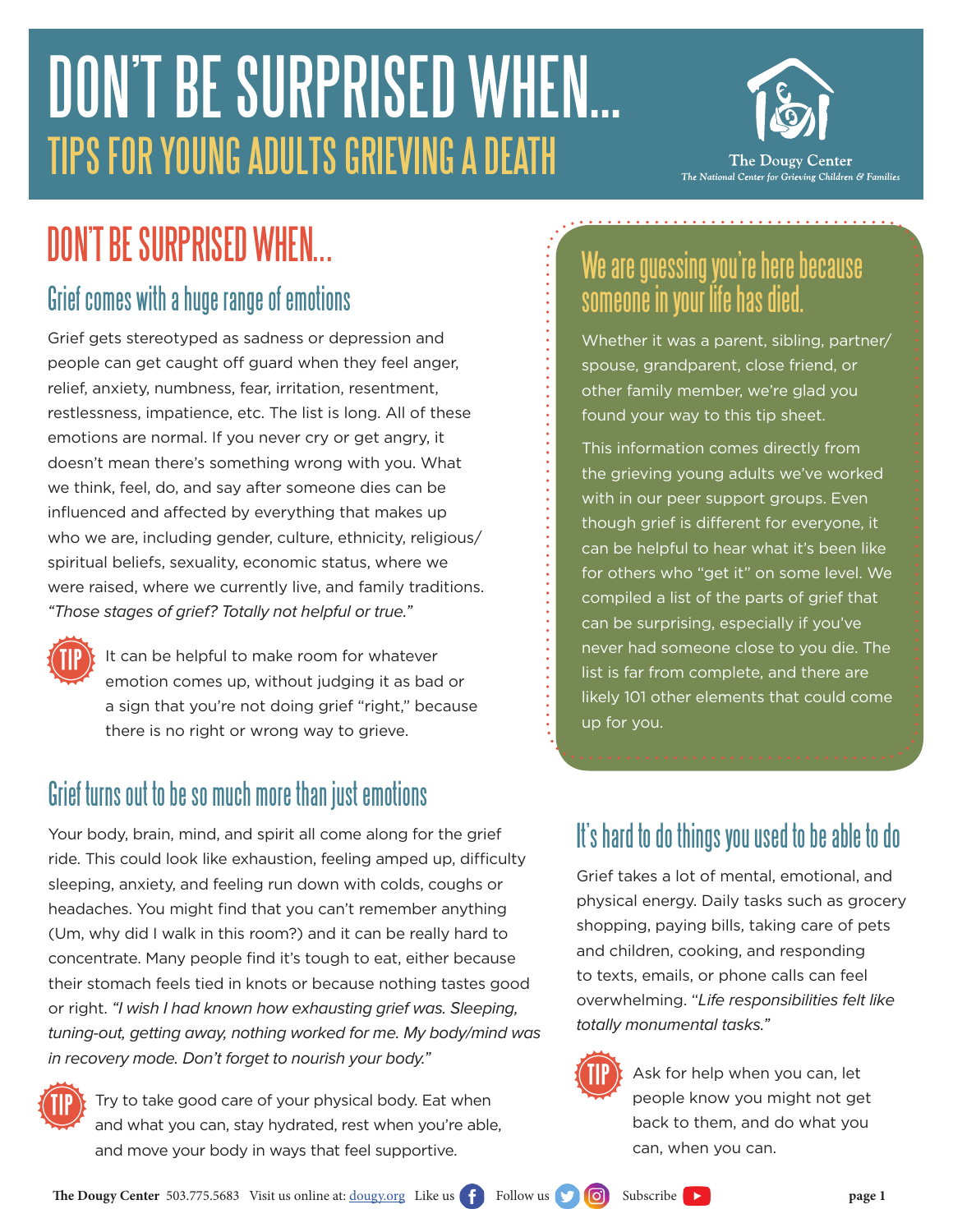#### There's no syllabus, how-to manual, or timeline for grief.

One of the most shocking aspects can be the reality that there's no expected course or definable endpoint for grief. It's as individual and unique as the relationship you had with the person who died. You may find yourself struggling with the thought, "How can I still be grieving when it's been (x # of days, months, years)?" Sometimes it will be your own protest, coming from a wish to feel differently than you do. Other times this expectation will come from others, "Aren't you over it by now? It's been…" Grief isn't something you have to finish or move past. *"I wish I had known that some days it will feel like the pain will never end. Then there will be other days where I feel like smiling. I have learned to just embrace the good days and accept the bad days. This grief is something I will have to live with for the rest of my life, it won't be so hard, but there will still be the occasional days where I feel like I can't breathe from the pain."*



Grief will change over time and you'll begin to integrate the loss into your life, but you don't have to "get over it."

#### You don't recognize yourself

Grief can change everything, including how you feel, think, act, and what you value. For some this can be a clarifying process, bringing priorities into clear focus. *"I remember the desperate feeling of wanting to change jobs, friends, location…. ANYTHING to distract myself from the pain, only*  later to find that a familiar routine allowed me to *store energy reserves."*



Whether you make big life changes or not, grief is likely to shift, at least temporarily, how you feel and act in the world. Try to give yourself permission to change or to keep things just as they are for awhile.

#### Grief shows up when and where it wants

Grief comes in waves, and sometimes those waves roll in when you least expect them. Maybe it's walking past the person's favorite food in the grocery store, hearing a song on the radio, a celebratory event, or a random reminder that leaves you overwhelmed with emotion. *"Pay attention to your emotions and recognize that things that never bothered you before may now be activators for your grief. It's ok to step away from those things for a while until your emotions readjust."*



Trust that there's nothing wrong with you, even if you find yourself suddenly crying in the produce aisle or hiding out in the bathroom at weddings or parties.

#### Everyone is suddenly a grief expert

Be prepared for a barrage of unsolicited advice even from complete strangers. Grief is a universal experience, so pretty much anyone you run into has a story about what they did or didn't do and how you should or shouldn't do it too. Sometimes this leads to true understanding, other (most) times it means suggestions, comments, or platitudes that you didn't ask for and can feel hurtful. *"People will say things that seem inappropriate, jarring, callous, self-serving, or just out of place. It's the fault of not knowing what to say*  and blurting out the first thing that comes to them. *They are most likely not \*trying\* to upset you."*

**TIP**

In the midst of these well-meaning but unwanted words, try to hear your own truth. It can be hard to pull apart what is real for you and what is pressure, direct or subtle, from other people. This pressure can also come from within, based on what you've been taught or told is true about grief from books, movies, and other people. Take time to sit with what feels right to you and perhaps come up with a standard, "Thanks, but really, no thanks!" response when people try to give you advice.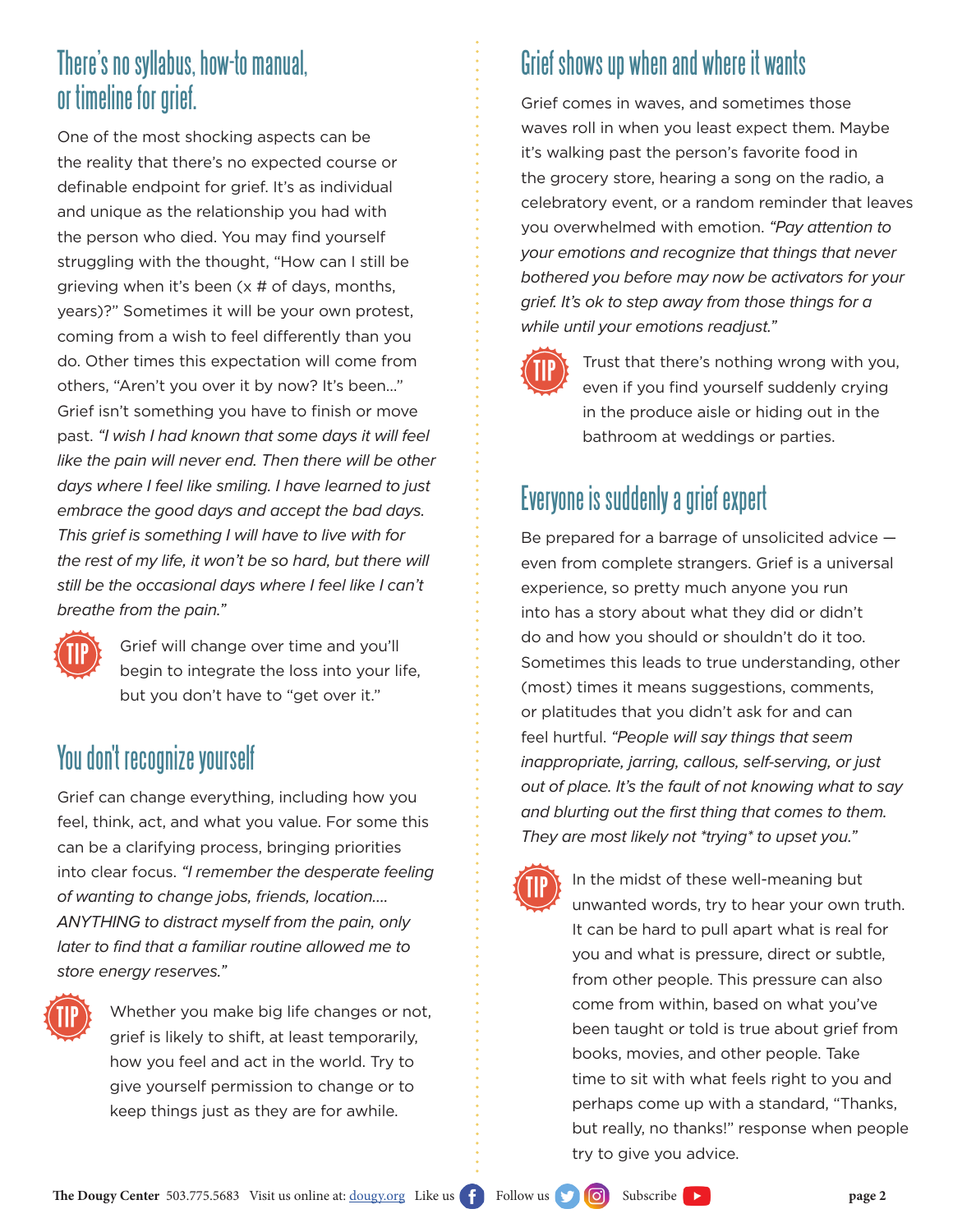#### Some people are there for you and others fade away

Grief has a way of bringing relationships into the spotlight. Sometimes the people who can and can't show up to support you might be surprising. "I was shocked to find that lifelong friends didn't offer the same level of support as people I just met *who were facing similar losses. It was hard for me to understand why I couldn't connect to people I had always been close to. I was also surprised to*  find genuine deep connections with new people *who understood what it feels like to have lost someone important to them."*



You might find yourself deepening friendships with some people and setting clear boundaries with others. Because grief can be pretty isolating and lonely, it's helpful to find people who feel safe, accepting, and supportive. If friends and family aren't able to be there for you, look for a support group in your community or [online](https://www.dougy.org/grief-support-programs/) at dougy.org/ grief-support-programs.

#### You grieve more than just the person

You might grieve the person you were before the death or the way your life used to be. You might also grieve how the death is changing relationships with friends, family, and partners. Many people miss being able to predict how they will respond to certain situations such as work, meet ups with a friend, or holidays. You may grieve events in the future that will be different without the person: graduations, wedding, having children, buying a house, career achievements, etc. *"I found that of all the things I missed besides my mother, I missed my innocence the most. I realized there were so many things I no longer could relate to with people my age. College and jobs and the common complaints weren't things I cared about."*



Remind yourself that grieving these other aspects is as valid and normal as grieving the person and who they were in your life.

#### Guilt and regret show up

We'd venture a guess that 99.9% of people grieving feel guilt or regret about something they did and said or didn't do or say. We aren't expected to be completely perfect in our relationships because we are human and we all say and do things that looking back we wish we hadn't. When someone dies, this very natural experience can feel extra intense because we can't apologize to the person  $-$  in person  $-$  or go back and change things. *"I felt so guilty for not spending more time with my brother. The doctors said he would survive his illness, but they were wrong. I realize I couldn't have known it was going to happen, but sometimes I still wish I could have. I would have taken a leave from work to be with him."*

> It can help to acknowledge these feelings, without rushing to push them aside. Sometimes just sitting with guilt and regret can lessen their intensity. You can also try one of the suggestions in the 8 Self-Care Tips as a way to transform these emotions. If verbalizing these feelings of guilt and regret helps, reach out to a friend, family member, colleague, therapist or other trusted person who will listen without a dismissive "don't feel that way" or "you know that's not right" comment.

#### You need a lot of self-care

And we don't just mean hot baths, although those are great too. What you did for self-care in the past may or may not work as well when you're grieving. Be open to new ways of sustaining and nourishing your body, mind, and being. "*When I am feeling really overwhelmed by my grief, I try to go to the movies. Just to be so focused on another world for even a couple hours gives my body and mind a tiny break from my intense emotions."*



**TIP**

Try to find out what the movie is about before going to be prepared for any unexpected grief story lines!